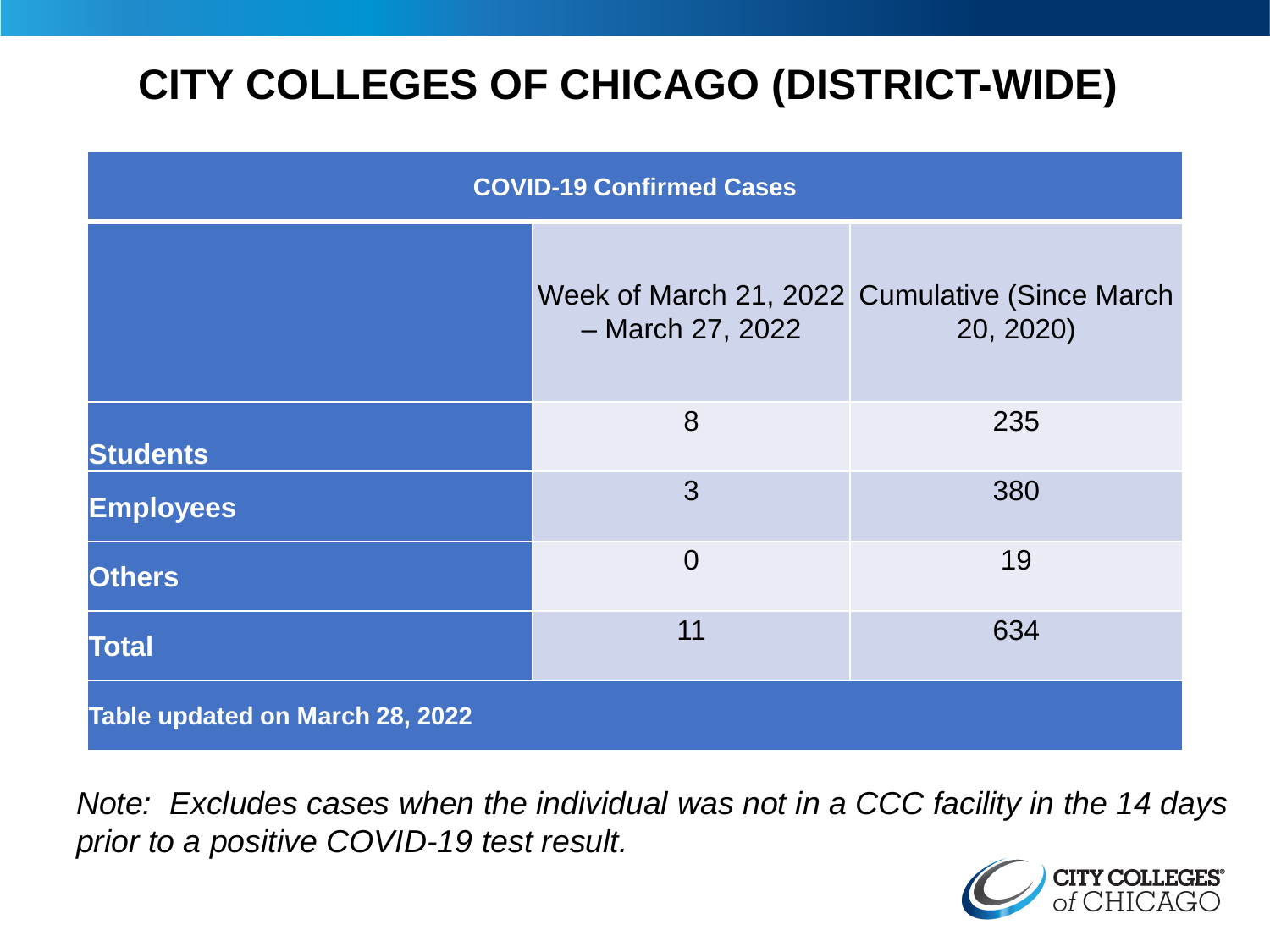## **DALEY COLLEGE**

| <b>COVID-19 Confirmed Cases</b> |                  |                                                             |
|---------------------------------|------------------|-------------------------------------------------------------|
|                                 | - March 27, 2022 | Week of March 21, 2022 Cumulative (Since March<br>20, 2020) |
| <b>Students</b>                 | $\overline{0}$   | 20                                                          |
| <b>Employees</b>                | $\overline{0}$   | 45                                                          |
| <b>Others</b>                   | $\overline{0}$   | 3                                                           |
| <b>Total</b>                    | $\overline{0}$   | 68                                                          |
| Table updated on March 28, 2022 |                  |                                                             |

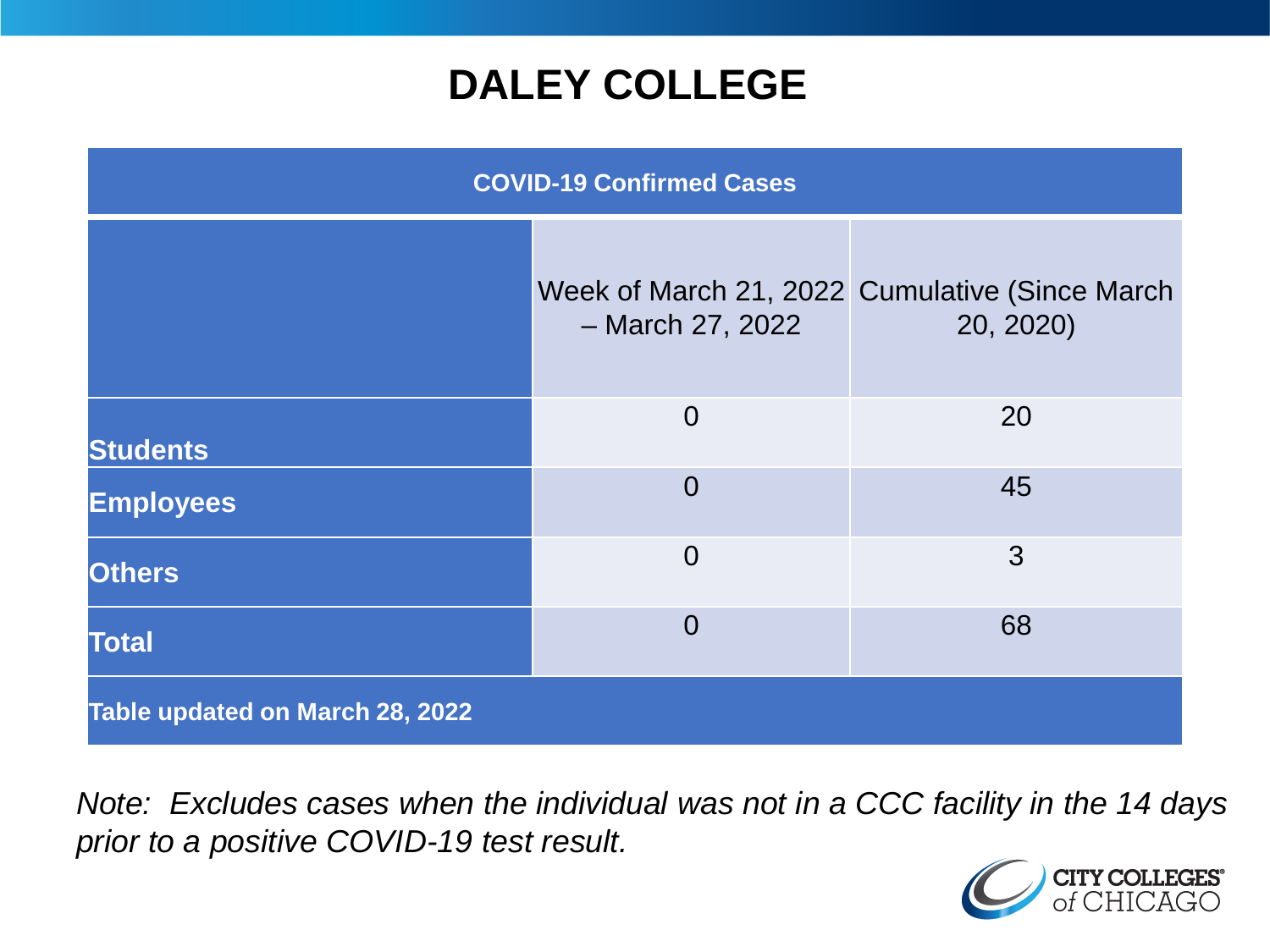## **HAROLD WASHINGTON COLLEGE**

| <b>COVID-19 Confirmed Cases</b> |                  |                                                             |
|---------------------------------|------------------|-------------------------------------------------------------|
|                                 | - March 27, 2022 | Week of March 21, 2022 Cumulative (Since March<br>20, 2020) |
| <b>Students</b>                 | 1                | 35                                                          |
| <b>Employees</b>                | $\overline{2}$   | 37                                                          |
| <b>Others</b>                   | $\overline{0}$   | $\overline{2}$                                              |
| <b>Total</b>                    | 3                | 74                                                          |
| Table updated on March 28, 2022 |                  |                                                             |

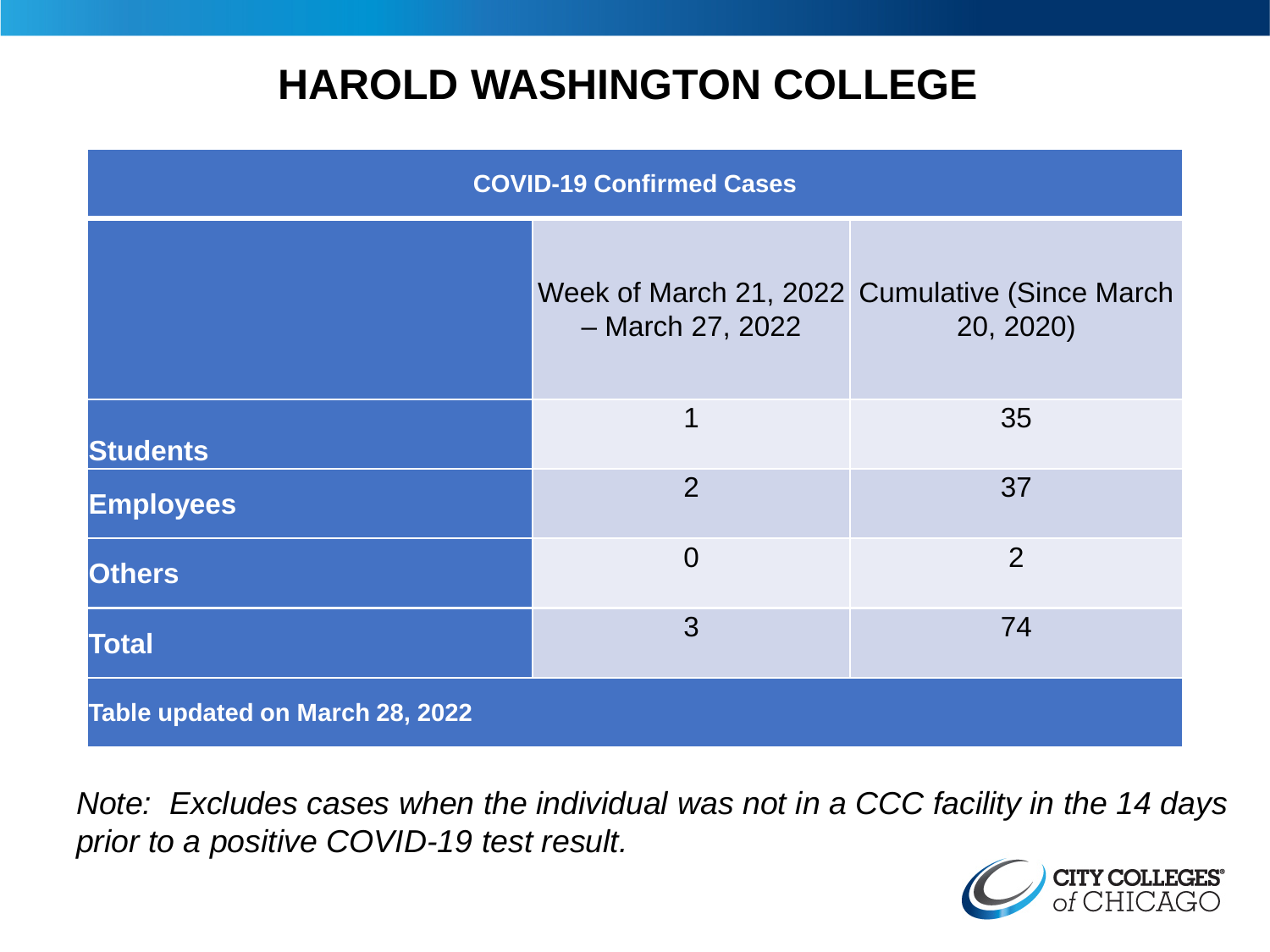## **KENNEDY-KING COLLEGE**

| <b>COVID-19 Confirmed Cases</b> |                  |                                                             |
|---------------------------------|------------------|-------------------------------------------------------------|
|                                 | - March 27, 2022 | Week of March 21, 2022 Cumulative (Since March<br>20, 2020) |
| <b>Students</b>                 | 1                | 13                                                          |
| <b>Employees</b>                | 1                | 65                                                          |
| <b>Others</b>                   | $\overline{0}$   | $\overline{2}$                                              |
| <b>Total</b>                    | $\overline{2}$   | 80                                                          |
| Table updated on March 28, 2022 |                  |                                                             |

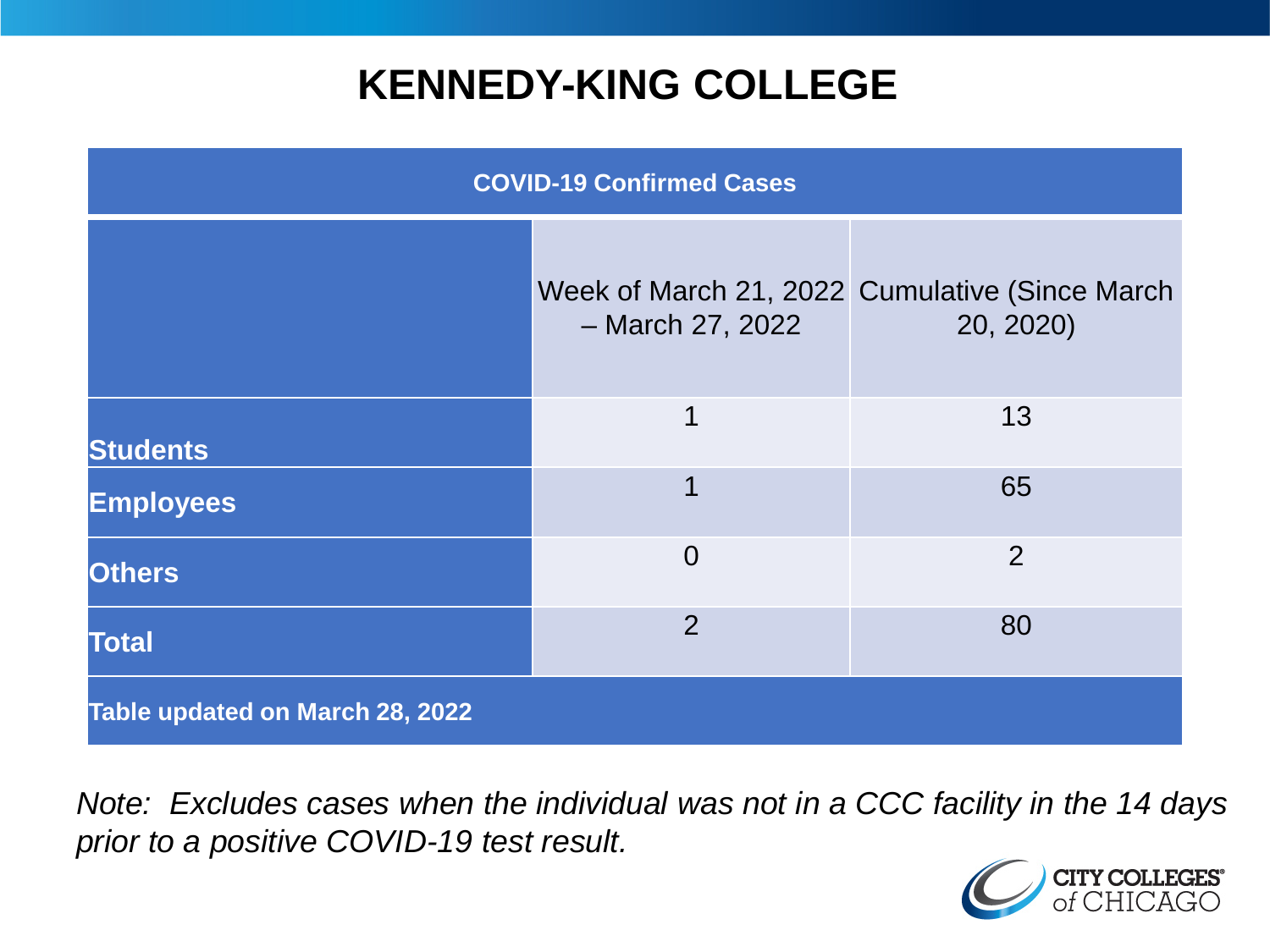# **MALCOLM X COLLEGE**

| <b>COVID-19 Confirmed Cases</b> |                  |                                                             |
|---------------------------------|------------------|-------------------------------------------------------------|
|                                 | - March 27, 2022 | Week of March 21, 2022 Cumulative (Since March<br>20, 2020) |
| <b>Students</b>                 | 2                | 79                                                          |
| <b>Employees</b>                | $\overline{0}$   | 71                                                          |
| <b>Others</b>                   | $\overline{0}$   | 3                                                           |
| <b>Total</b>                    | $\overline{2}$   | 153                                                         |
| Table updated on March 28, 2022 |                  |                                                             |

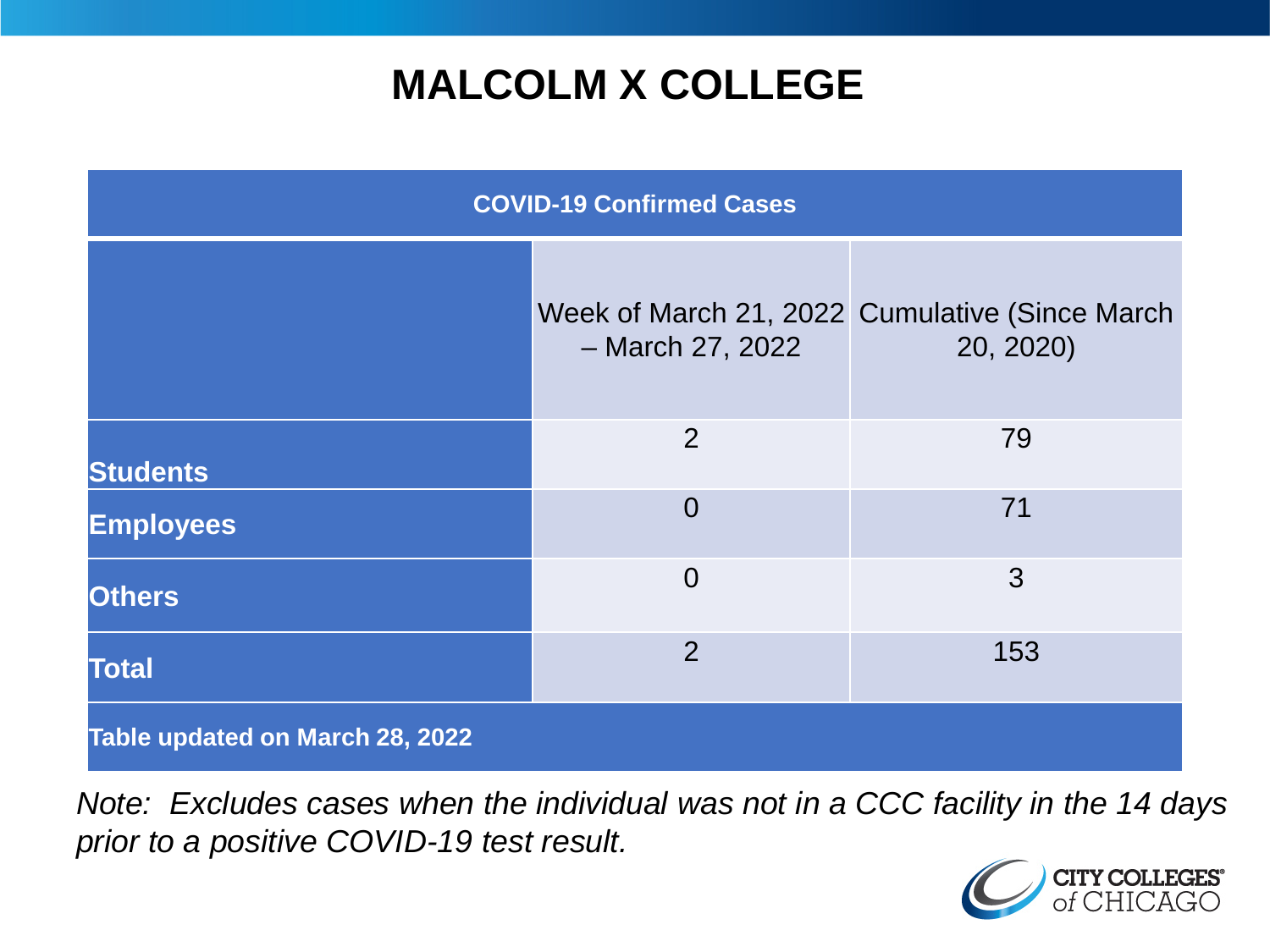# **OLIVE-HARVEY COLLEGE**

| <b>COVID-19 Confirmed Cases</b> |                  |                                                             |
|---------------------------------|------------------|-------------------------------------------------------------|
|                                 | - March 27, 2022 | Week of March 21, 2022 Cumulative (Since March<br>20, 2020) |
| <b>Students</b>                 | $\overline{0}$   | 13                                                          |
| <b>Employees</b>                | $\Omega$         | 50                                                          |
| <b>Others</b>                   | $\Omega$         | 5                                                           |
| <b>Total</b>                    | $\Omega$         | 68                                                          |
| Table updated on March 28, 2022 |                  |                                                             |

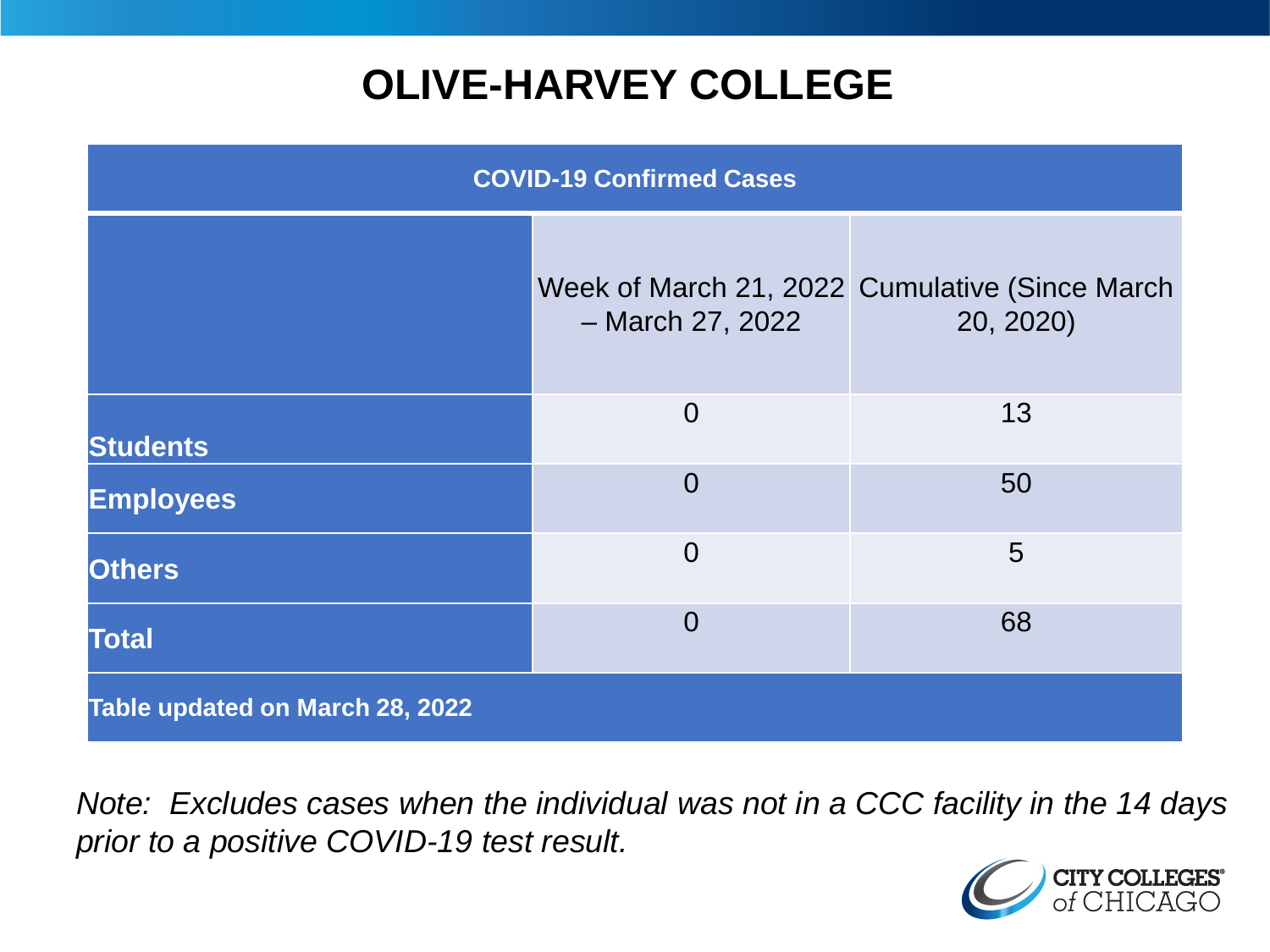## **TRUMAN COLLEGE**

| <b>COVID-19 Confirmed Cases</b> |                  |                                                             |
|---------------------------------|------------------|-------------------------------------------------------------|
|                                 | - March 27, 2022 | Week of March 21, 2022 Cumulative (Since March<br>20, 2020) |
| <b>Students</b>                 | 1                | 34                                                          |
| <b>Employees</b>                | $\Omega$         | 59                                                          |
| <b>Others</b>                   | $\overline{0}$   | $\overline{0}$                                              |
| <b>Total</b>                    | 1                | 93                                                          |
| Table updated on March 28, 2022 |                  |                                                             |

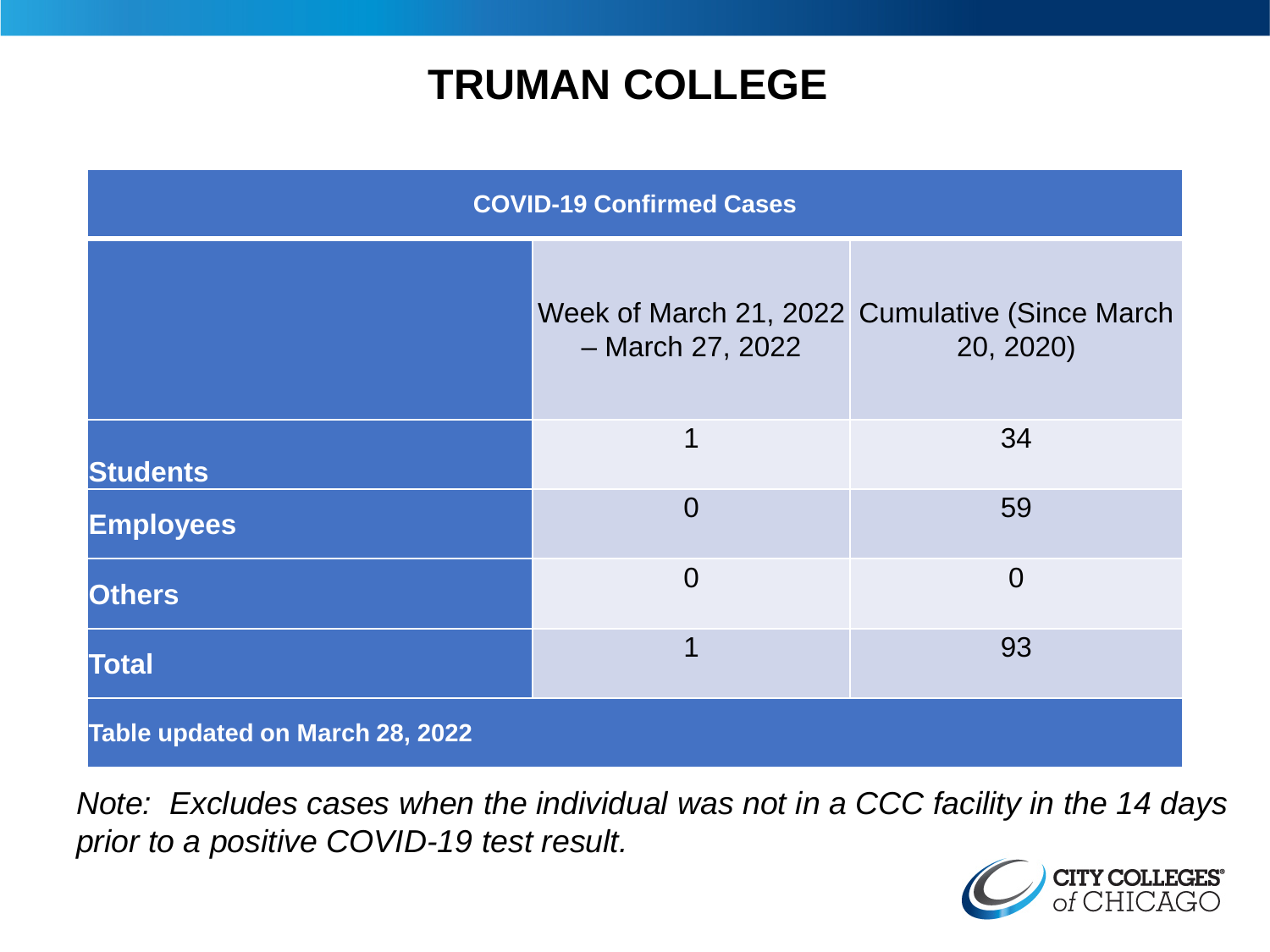## **WRIGHT COLLEGE**

| <b>COVID-19 Confirmed Cases</b> |                  |                                                             |
|---------------------------------|------------------|-------------------------------------------------------------|
|                                 | - March 27, 2022 | Week of March 21, 2022 Cumulative (Since March<br>20, 2020) |
| <b>Students</b>                 | 3                | 41                                                          |
| <b>Employees</b>                | $\overline{0}$   | 44                                                          |
| <b>Others</b>                   | $\overline{0}$   | $\overline{2}$                                              |
| <b>Total</b>                    | 3                | 87                                                          |
| Table updated on March 28, 2022 |                  |                                                             |

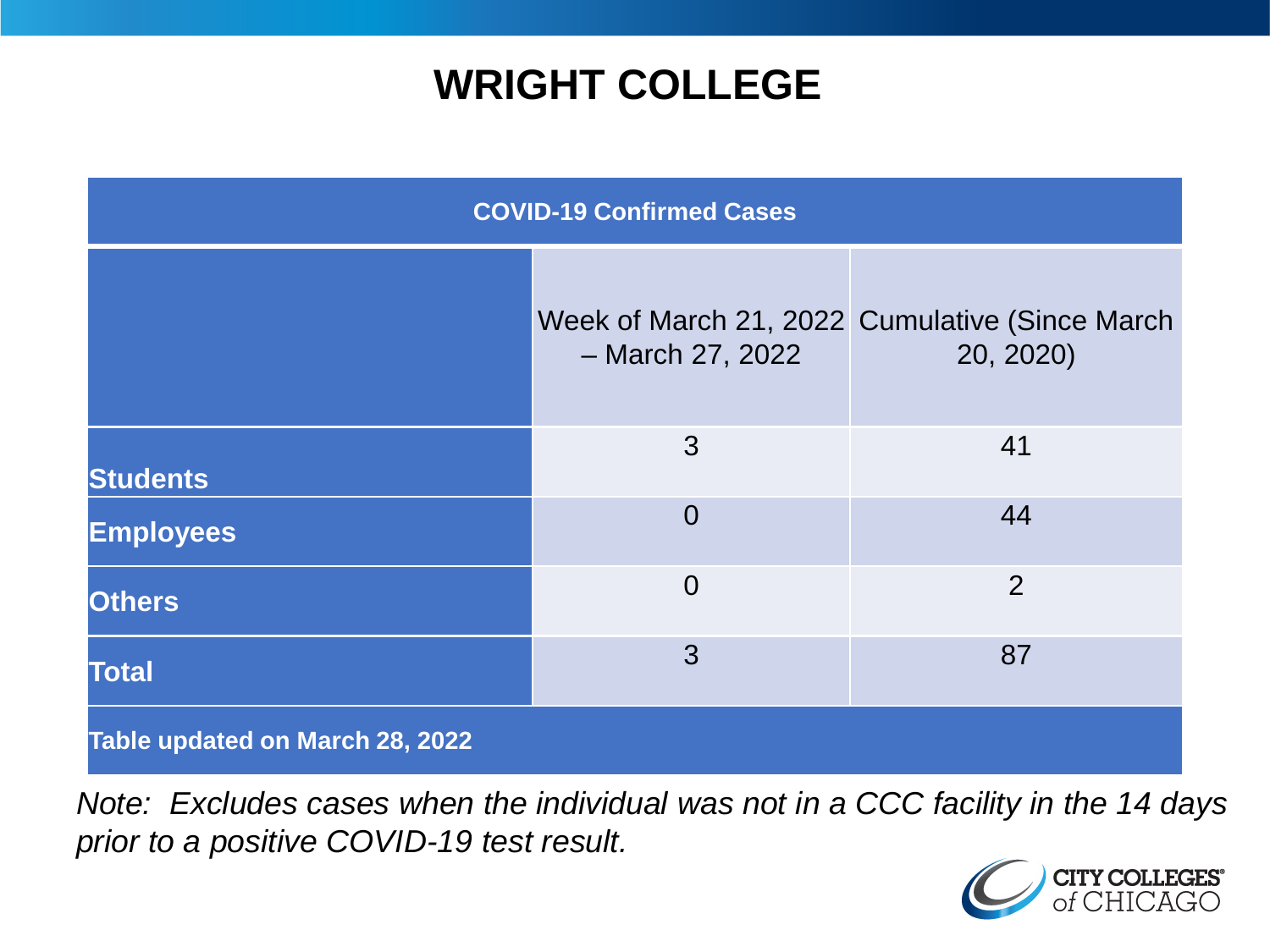#### **180 N. WABASH**

| <b>COVID-19 Confirmed Cases</b> |                  |                                                             |
|---------------------------------|------------------|-------------------------------------------------------------|
|                                 | - March 27, 2022 | Week of March 21, 2022 Cumulative (Since March<br>20, 2020) |
| <b>Students</b>                 | $\overline{0}$   | $\overline{0}$                                              |
| <b>Employees</b>                | $\Omega$         | 8                                                           |
| <b>Others</b>                   | $\overline{0}$   | $\overline{2}$                                              |
| <b>Total</b>                    | $\Omega$         | 10                                                          |
| Table updated on March 28, 2022 |                  |                                                             |